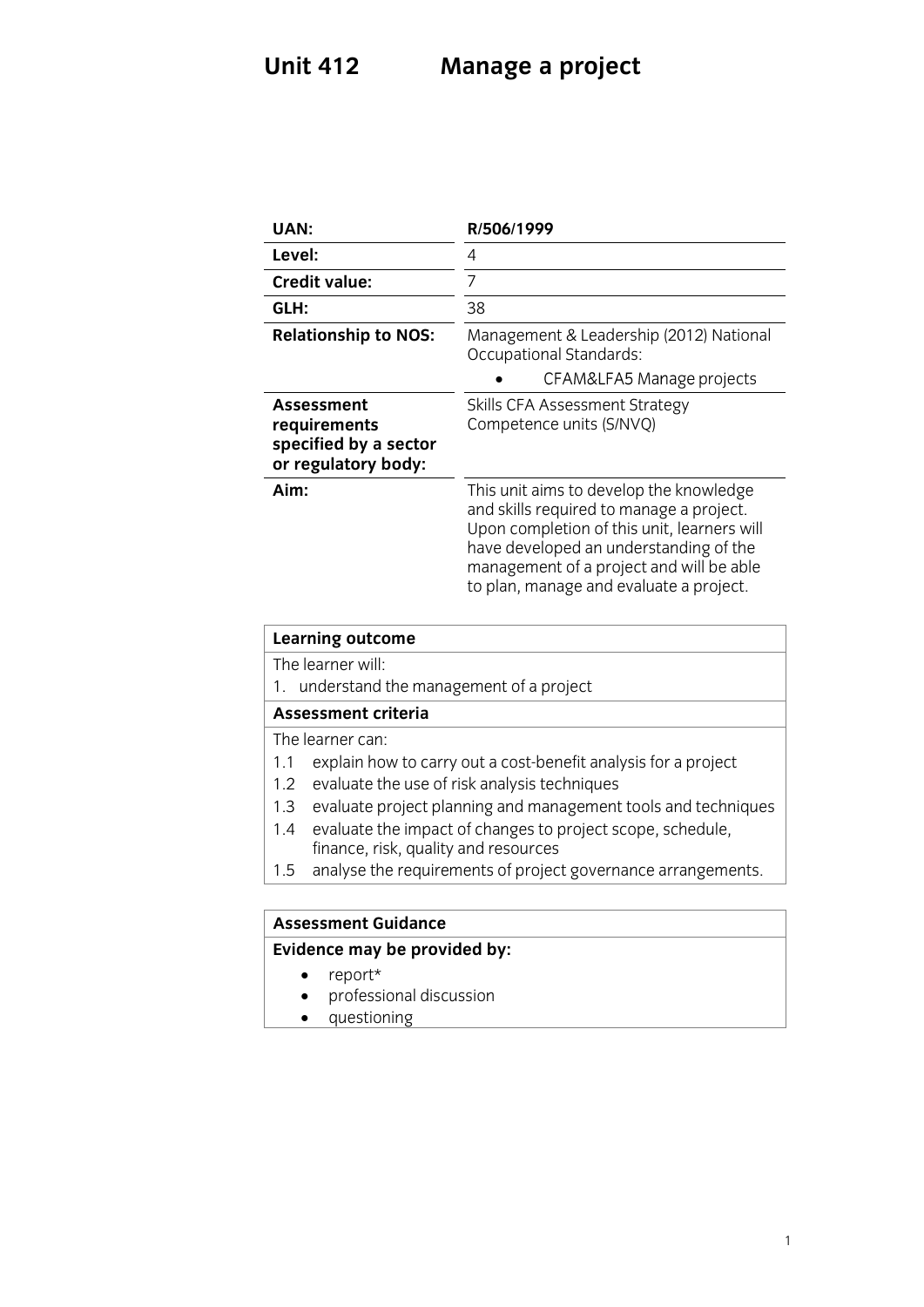## **Learning outcome**<br>The learner will:

2. be able to plan a project

### Assessment criteria

The learner can:

- 2.1 analyse how a project fits with an organisation's overall vision, objectives, plans and programmes of work
- agree the objectives and scope of proposed projects with  $2.2$ stake holders
- $2.3$ assess the interdependencies and potential risks within a project
- 2.4 develop a project plan with specific, measurable, achievable, realistic and time-bound (SMART) objectives, key performance indicators (KPIs) and evaluations mechanisms appropriate to the  $\mathsf{h}$  indicators (KPIs) and evaluations mechanisms appropriate to the theorem  $\mathsf{h}$  is the theorem  $\mathsf{h}$
- $2.5$ develop proportionate and targeted plans to manage identified risks and contingencies
- apply project lifecycle approaches to the progress of a project.  $\frac{1}{2}$  apply project lifecycle approximately of a projection of a projection of a project.

### **Assessment Guidance**

#### **Evidence may be provided by:**

- 
- **Evidence** may be proport that the many proportion of the proportion of the proportion of the proportion of the proportion of the proportion of the proportion of the proportion of the proportion of the proportion of the pr professional discussion
	- questioning
	- product
	- witness testimony

## **Learning outcome**<br>The learner will:

3. be able to manage a project

#### Assessment criteria

The learner can:

- 3.1 allocate resources in accordance with the project plan
- 3.2 brief project team members on their roles and responsibilities
- 3.3 implement plans within agreed budgets and timescales
- 3.4 communicate the requirements of the plans to those who will be  $\mathsf{a}\mathsf{f}\mathsf{f}\mathsf{e}\mathsf{c}\mathsf{t}\mathsf{e}\mathsf{d}$
- revise plans in the light of changing circumstances in accordance 3.5 revise plans in the light of changing circum<br>with project objectives and identified risks
- keep stakeholders up to date with developments and problems 3.6 keep stakeholders up to date with developments and probler<br>3.7 complete close-out actions in accordance with project plans
- 
- 3.8 adhere to organisational policies and procedures, legal and ethical requirements when managing a project ethical requirements when managing a project.

### **Assessment Guidance**

### **Assessment Guidance Evidence may be provided by:**

- 
- report\*<br>• profess professional discussion
- questioning<br>• product
- product<br>• witness
- witness testimony